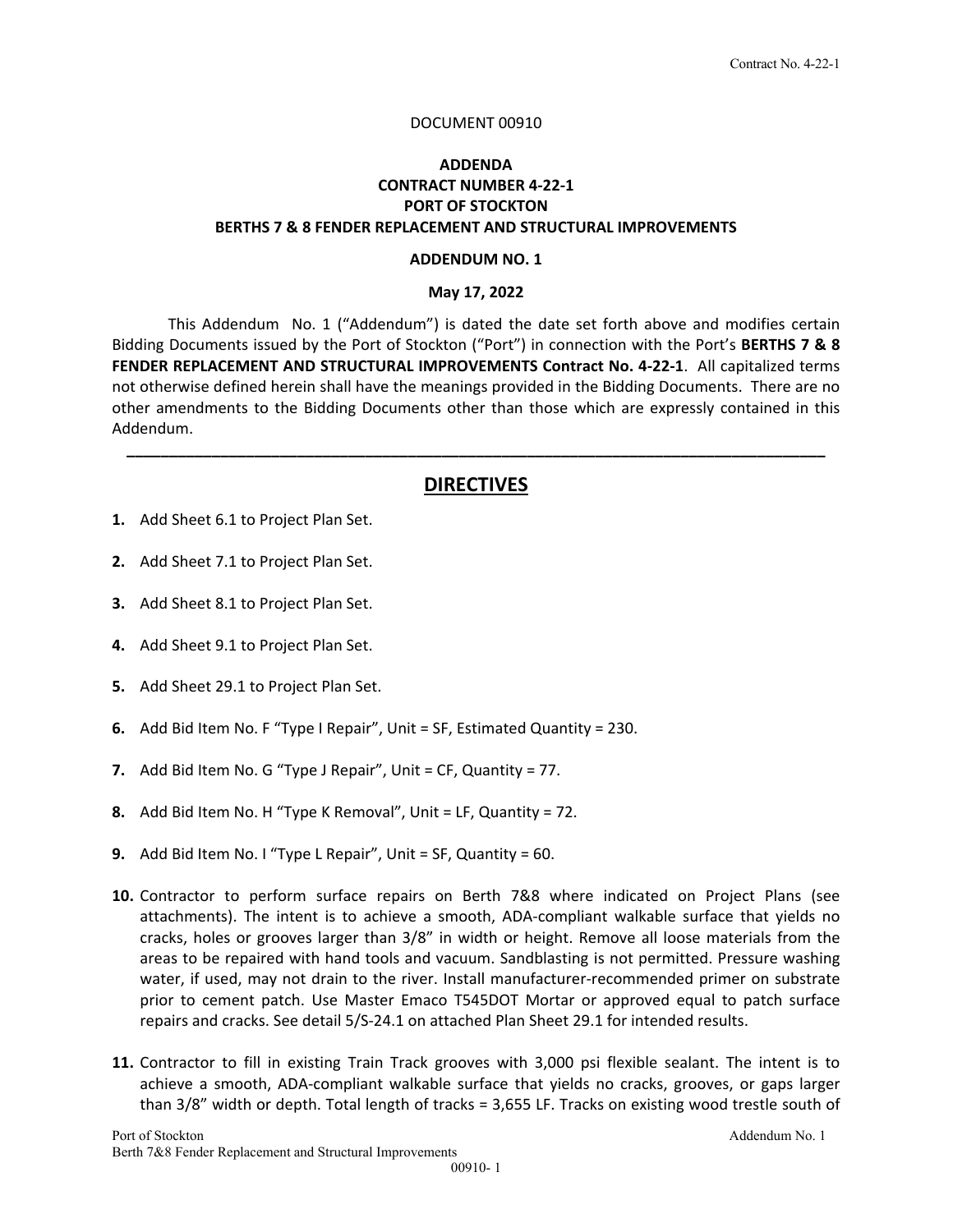Berth 7 & 8 do not need to be filled in. Acceptable sealant is Sikadur – 31 Hi‐Mod Gel or approved equal. Color to match Sikadur Concrete Gray.

- **12.** Contractor to fill expansion joints along Berth 7&8. Form and patch slab edge to create uniform slab edge. Install backer rod (Sika closed cell backer rod or approved equal) 2" deep and fill gap with flexible sealant with appropriate primer for steel or concrete attachment surface. Sealant shall achieve a minimum 700 psi after 16 days of curing. Acceptable sealant is Sikadur – 31 Hi‐Mod Gel or approved equal. Color to match Sikadur Concrete Gray.
- **13.** Chlorinated water shall be contained and kept from entering the river water at all times.
- **14.** After Notice of Intent to Award is issued, Contractor shall provide preliminary required project submittals including waterproof formwork, eye wash station, steel shop drawings and fenders.
- **15.** Contractor is responsible for providing restrooms and may not use Port restrooms.
- **16.** At least one eye wash station must remain operational at any given time. Temporary eye wash stations are acceptable but must be approved by the Engineer.
- **17.** Contractor to anticipate Pre-Construction Meeting on June 15<sup>th</sup>, 2022. Anticipated Notice to Proceed shall be July 5<sup>th</sup>, 2022.
- **18.** Liquidated Damages shall be Five Thousand Dollars (\$5,000.00) for each Day that expires after the time specified herein for Contractor to achieve Final Completion of the entire Work, until achieved. Therefore, replace Document 00520 Agreement with revised attached version.

## **ATTACHMENTS**

**\_\_\_\_\_\_\_\_\_\_\_\_\_\_\_\_\_\_\_\_\_\_\_\_\_\_\_\_\_\_\_\_\_\_\_\_\_\_\_\_\_\_\_\_\_\_\_\_\_\_\_\_\_\_\_\_\_\_\_\_\_\_\_\_\_\_\_\_\_\_\_\_\_\_\_\_\_\_\_\_\_\_**

- $\triangleright$  Per Directive 1, Sheet 6.1.
- $\triangleright$  Per Directive 2, Sheet 7.1.
- Per Directive 3, Sheet 8.1.
- Per Directive 4, Sheet 9.1.
- Per Directive 5, Sheet 29.1.
- $\triangleright$  Per Directive 12, Conceptual Fender Waterproof Formwork Schematic.
- Per Directives 6‐9, Revised Bid Form Document 00400.
- Per Directive 18, Revised Agreement Document 00520.

**\_\_\_\_\_\_\_\_\_\_\_\_\_\_\_\_\_\_\_\_\_\_\_\_\_\_\_\_\_\_\_\_\_\_\_\_\_\_\_\_\_\_\_\_\_\_\_\_\_\_\_\_\_\_\_\_\_\_\_\_\_\_\_\_\_\_\_\_\_\_\_\_\_\_\_\_\_\_\_\_\_\_**